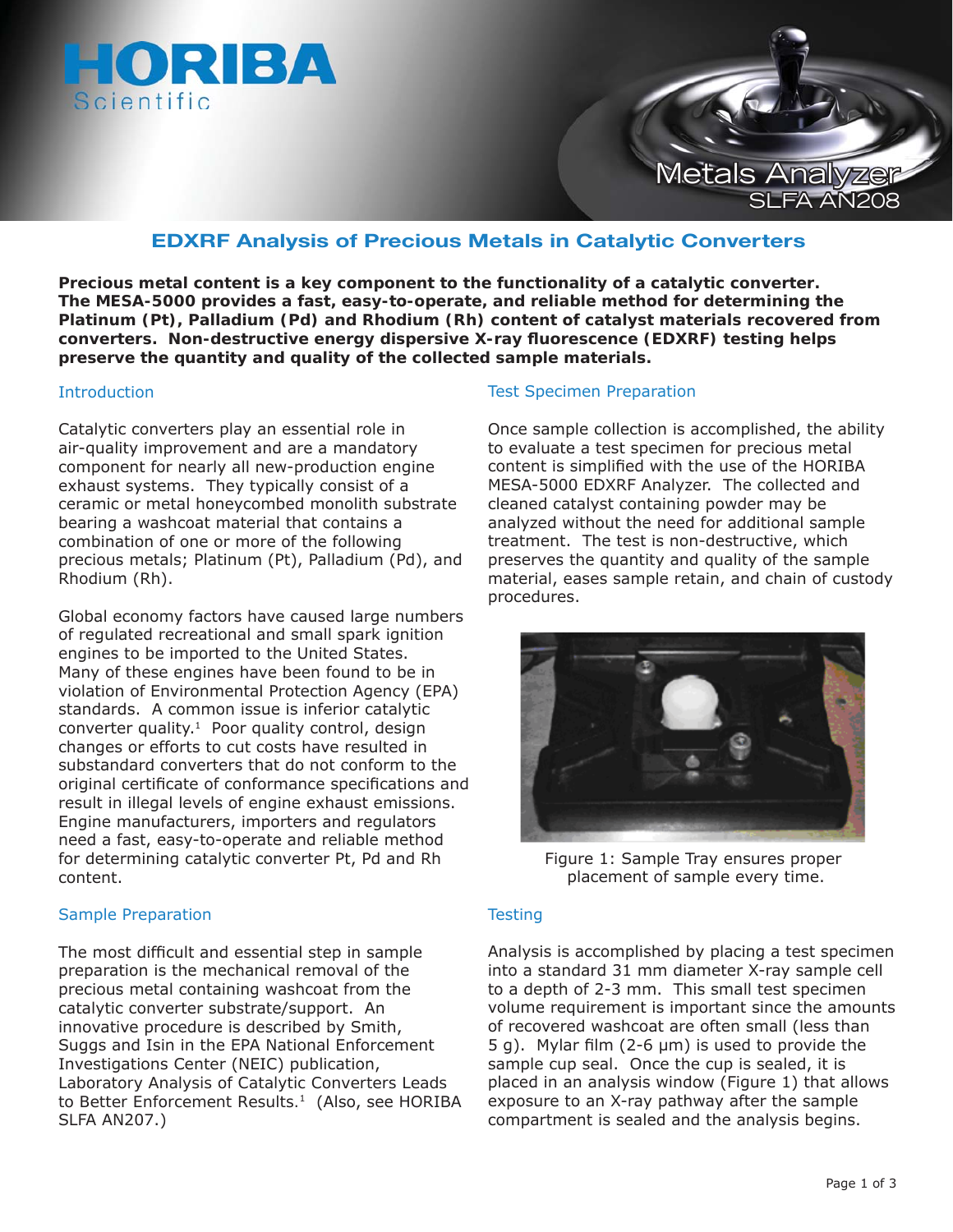## Factory Calibration for Multiple Elements

The MESA-5000 is calibrated in-factory for a wide variety of elements and equipped with a tantalum anode and large silicon drift detector, providing superior detection limits and sensitivity. Figure 2 provides an example of the large and easy-tonavigate user interface.



Figure 2: MESA-5000 User Interface

#### Easy In-Field Calibration

The user can easily enhance factory calibration accuracy with the analysis of several known or reference materials that closely match the matrix of the samples to be analyzed.



Figure 3: MESA-5000 Platinum Field Calibration

Figure 3 illustrates how this is done using a group of homogenous catalyst samples. Each sample had an assigned reference value (ARV) for Platinum. The assayed samples are analyzed on the MESA-5000 and the results derived from the factory calibration are then plotted against the ARV for each sample. Trend line analysis yields a correction factor that can be applied to analytical results of similar samples with unknown concentrations. Once the correction factors are established they may be verified by an analysis of a certified control sample or a standard reference material.

Once field calibration is accomplished, MESA-5000 portability allows analysis of similar materials at various locations. For example, the field calibrated MESA-5000 described above was transported to another site where washcoat materials from four catalytic converters were analyzed. The previously described specimen preparation procedures and established calibration curve were utilized. However, since sample preparation (collection) procedures were unknown, sample homogeneity was examined by gently agitating and rotating the test specimen approximately 90 degrees after each analysis. Each test was done in triplicate using a two minute analysis time. Results are listed in Table 1.

| <b>Sample ID-1</b> | <b>AVG</b> | 1st  | 2 <sub>nd</sub> | 3rd  | $%$ RSD |
|--------------------|------------|------|-----------------|------|---------|
| Pt- mg/kg          | 268        | 263  | 269             | 272  | 1.8%    |
| Pd- mg/kg          | 1777       | 1765 | 1779            | 1786 | $0.6\%$ |
| $Rh-mg/kg$         | 216        | 215  | 218             | 217  | 0.7%    |
| <b>Sample ID-2</b> | <b>AVG</b> | 1st  | 2 <sub>nd</sub> | 3rd  | %RSD    |
| Pt - mg/kg         | 916        | 901  | 996             | 850  | $8.1\%$ |
| Pd - mg/kg         | 717        | 796  | 685             | 670  | $9.6\%$ |
| Rh - mg/kg         | 122        | 127  | 109             | 128  | 8.7%    |
|                    |            |      |                 |      |         |
| Sample ID-3        | <b>AVG</b> | 1st  | 2 <sub>nd</sub> | 3rd  | %RSD    |
| Pt- mg/kg          | 30         | 39   | 21              | 31   | 29.7%   |
| Pd-mg/kg           | 1481       | 1482 | 1488            | 1472 | 0.5%    |
| Rh-mg/kg           | 99         | 97   | 102             | 99   | 2.5%    |
| <b>Sample ID-4</b> | <b>AVG</b> | 1st  | 2 <sub>nd</sub> | 3rd  | %RSD    |
| Pt- mg/kg          | 84         | 89   | 79              | 84   | 6.0%    |
| Pd-mg/kg           | 43         | 47   | 43              | 39   | 9.3%    |

Table 1: Simultaneous Pt, Pd, & Rh Sample Analysis Catalyst Washcoat Materials

The results in Table 1 for the four catalysts indicate that sample 2 was less homogeneous than samples 1, 3 and 4. The relatively high percent RSD for Sample 3, Pt and Sample 4, Pd reflect concentrations of <50mg/kg.

Note: Known sample preparation (collection) procedures, as previously described, often reduce the need for mandatory homogeneity testing.